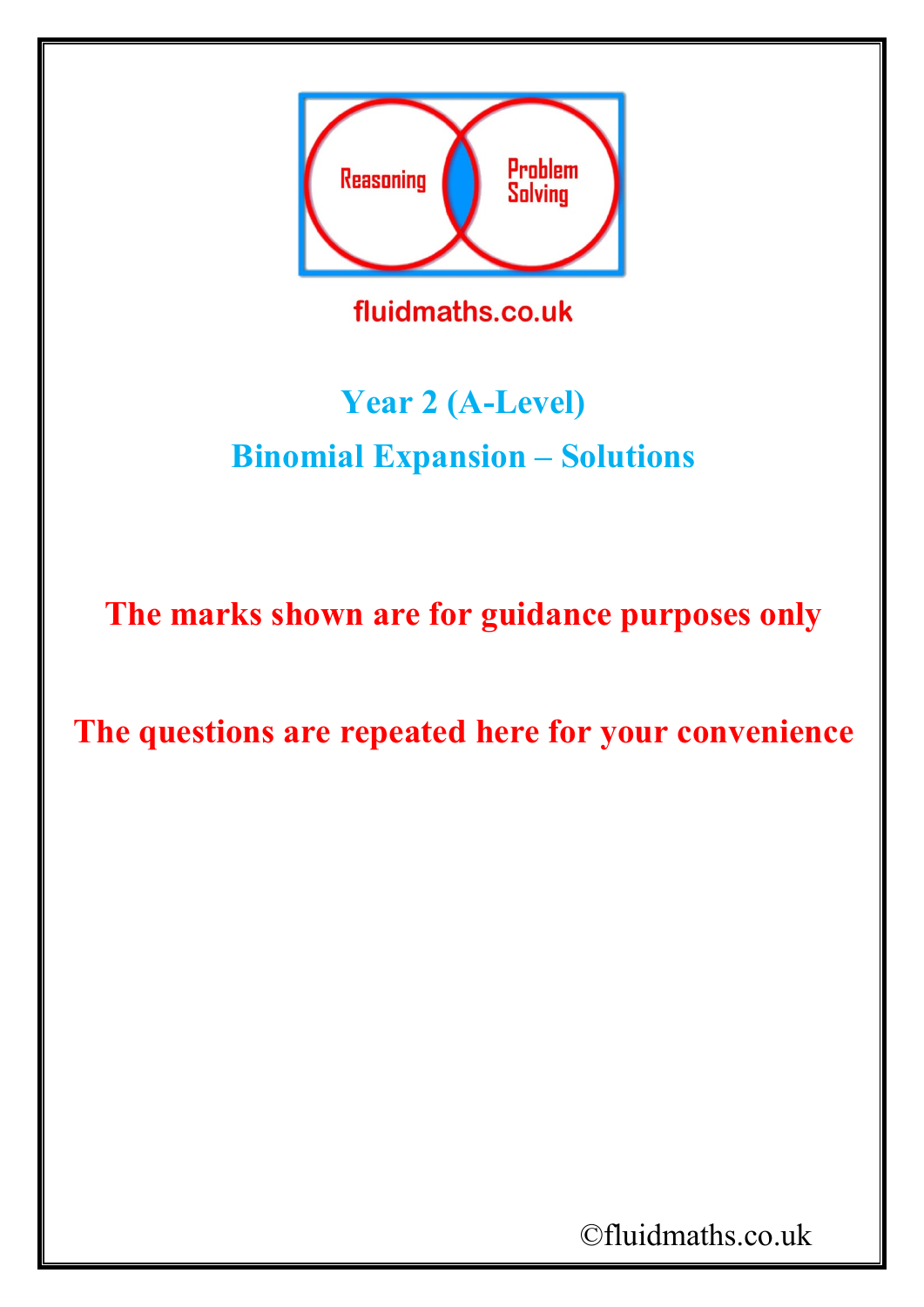**1** a)Express  $\sqrt{15}$  in the form  $k(1-x)^{\frac{1}{2}}$ 2 where *k* is a constant b)If  $x^5$  and higher powers can be ignored, find an approximation for  $5\sqrt{15}$ c)Calculate the percentage error in your approximation **Solution** a)  $15 = 25 - 10$ Therefore, (15)  $\overline{\mathsf{I}}$  $z = (25 - 10)$  $\overline{1}$ 2  $= (25)$  $rac{1}{2}\left(1-\frac{10}{25}\right)$  $\frac{1}{25}$  $\overline{1}$ <sup>2</sup> **[2marks]** Hence,  $\sqrt{15} = 5\left(1 - \frac{2}{5}\right)$  $\int$  $\overline{\mathsf{1}}$ <sup>2</sup> **[1mark]** Where  $k = 5$  and  $x =$  $\frac{2}{5}$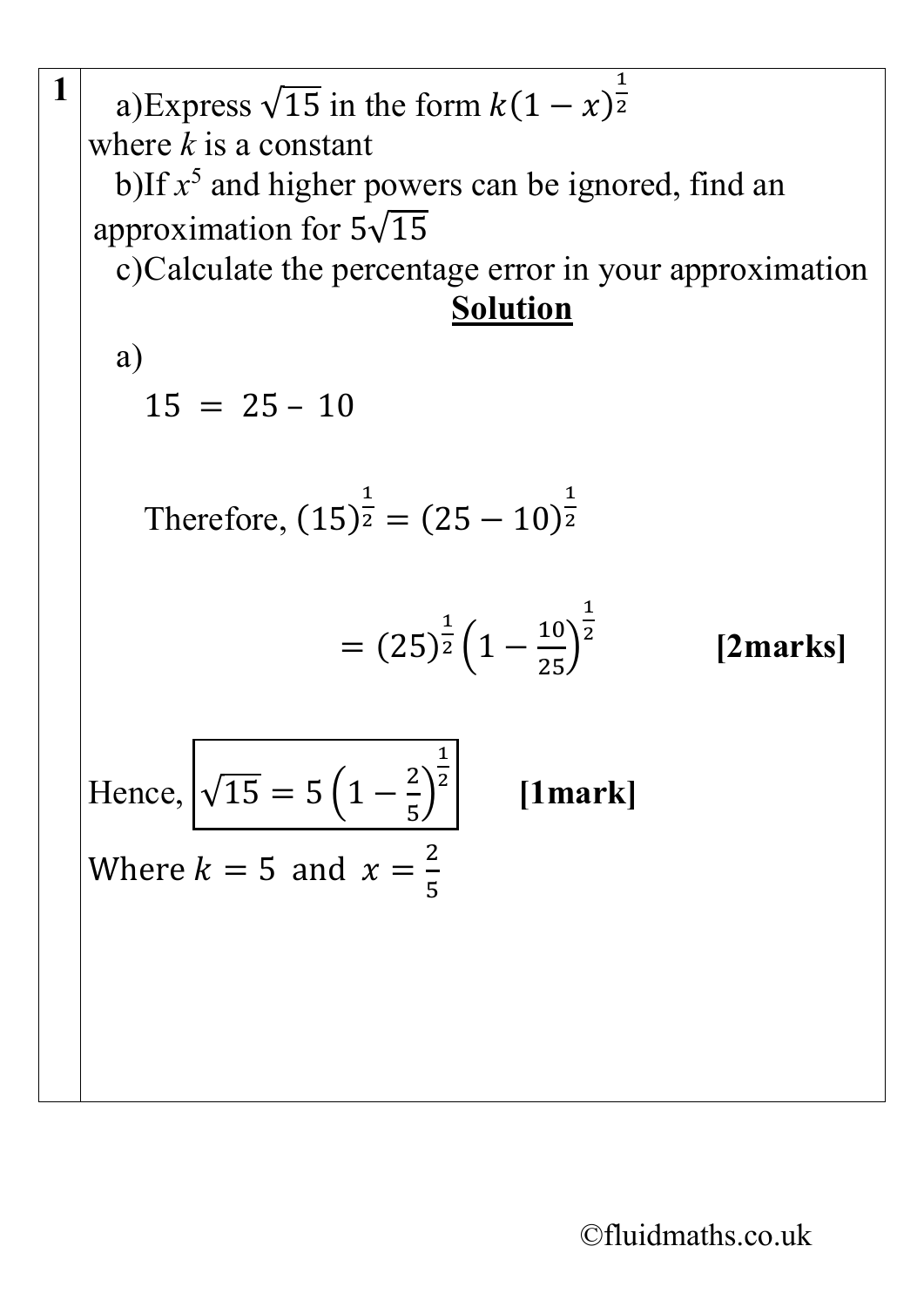b) 
$$
5\sqrt{15} = 25\left(1 - \frac{2}{5}\right)^{\frac{1}{2}}
$$
,  
\nwe need to expand this expression up to and including  
\nthe term in  $x^4$   
\n
$$
\left(1 - \frac{2}{5}\right)^{\frac{1}{2}} = 1 + \left(\frac{1}{2}\right)\left(-\frac{2}{5}\right)
$$
\n
$$
+\frac{\left(\frac{1}{2}\right)\left(-\frac{1}{2}\right)\left(-\frac{2}{5}\right)^2}{2}\left(-\frac{2}{5}\right)^3
$$
\n
$$
+\frac{\left(\frac{1}{2}\right)\left(-\frac{1}{2}\right)\left(-\frac{3}{2}\right)\left(-\frac{7}{2}\right)}{6}\left(-\frac{2}{5}\right)^4
$$
\n[4marks]  
\n
$$
= 1 - 0.2 - 0.02 - 0.004 - 0.0014 = 0.7746
$$
\n[1mark]  
\n $5\sqrt{15} = 25(0.7746)$   
\nTherefore,  $\frac{5\sqrt{15} \approx 19.365}{24} = 19.365$   
\nTherefore,  $\frac{5\sqrt{15} \approx 19.365}{24} = 19.365$   
\nFrom the equation,  $5\sqrt{15} = 19.36491673$   
\nError = 19.36491673 - 19.365 = 0.0000833(3sf)  
\n[1mark]  
\n% Error =  $\frac{0.0000833}{19.36491673} \times 100 = 0.00043\%$  [1mark]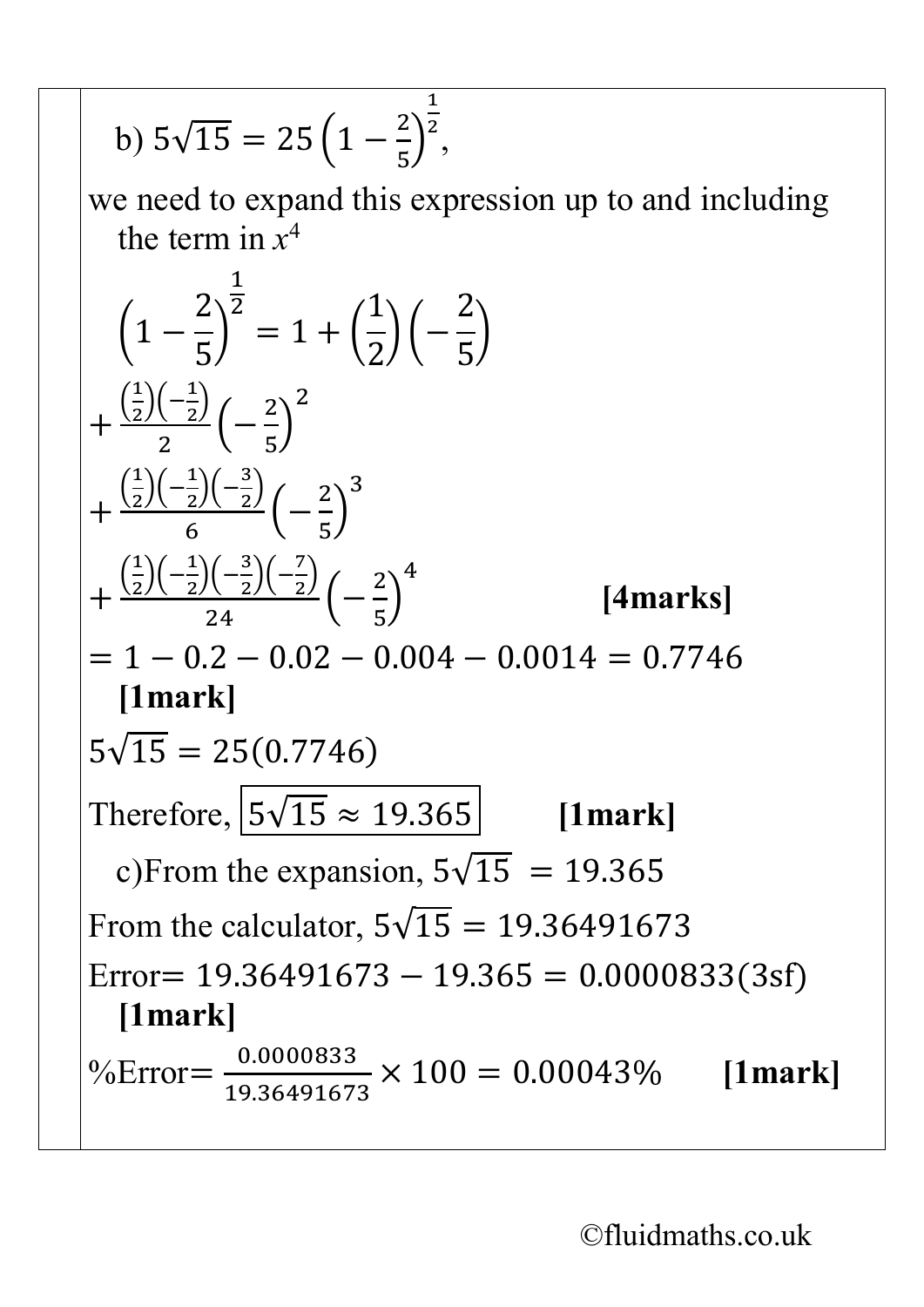**2** The coefficient of the third term in the expansion of the expression  $(1 + 5x)$ 1  $\frac{1}{3}$  is equal to the coefficient of the fourth term in the expansion of the expression  $(1 + px)^5$ Find the value of *p.* Give your answer to 3 significant figures **Solution** Find the third term from  $(1 + 5x)$  $\overline{\mathsf{1}}$ 3  $(1 + 5x)$  $\overline{\mathsf{I}}$  $3 = 1 + ($  $\overline{1}$ 3  $\Big) (5x) + \frac{(\frac{1}{3})^2}{(5x)}$  $\frac{1}{3}$  $\left(-\frac{2}{3}\right)$  $\frac{(3i)}{2}(5x)^2 + \cdots$ **[1mark]**  $(1 + 5x)$  $\frac{1}{3}$  = 1 +  $\frac{5}{3}$ 3  $x-\frac{25}{9}$ 9 <sup>2</sup> **[1mark]** Therefore, the coefficient of the third term is  $-\frac{25}{9}$ 9 Find the fourth term from  $(1 + px)^5$  $\binom{5}{3} (1)^2 (px)^3 = 10p^3x^3$  [1mark] The coefficient of the fourth term is  $10p<sup>3</sup>$ Therefore,  $-\frac{25}{9}$ 9  $= 10p^3$  [1mark]  $-\frac{5}{18}$ 18  $=p^3$  $p = \sqrt[3]{-\frac{5}{18}}$ 18 3 Therefore,  $p = -0.653$  (2sf) **[1mark]**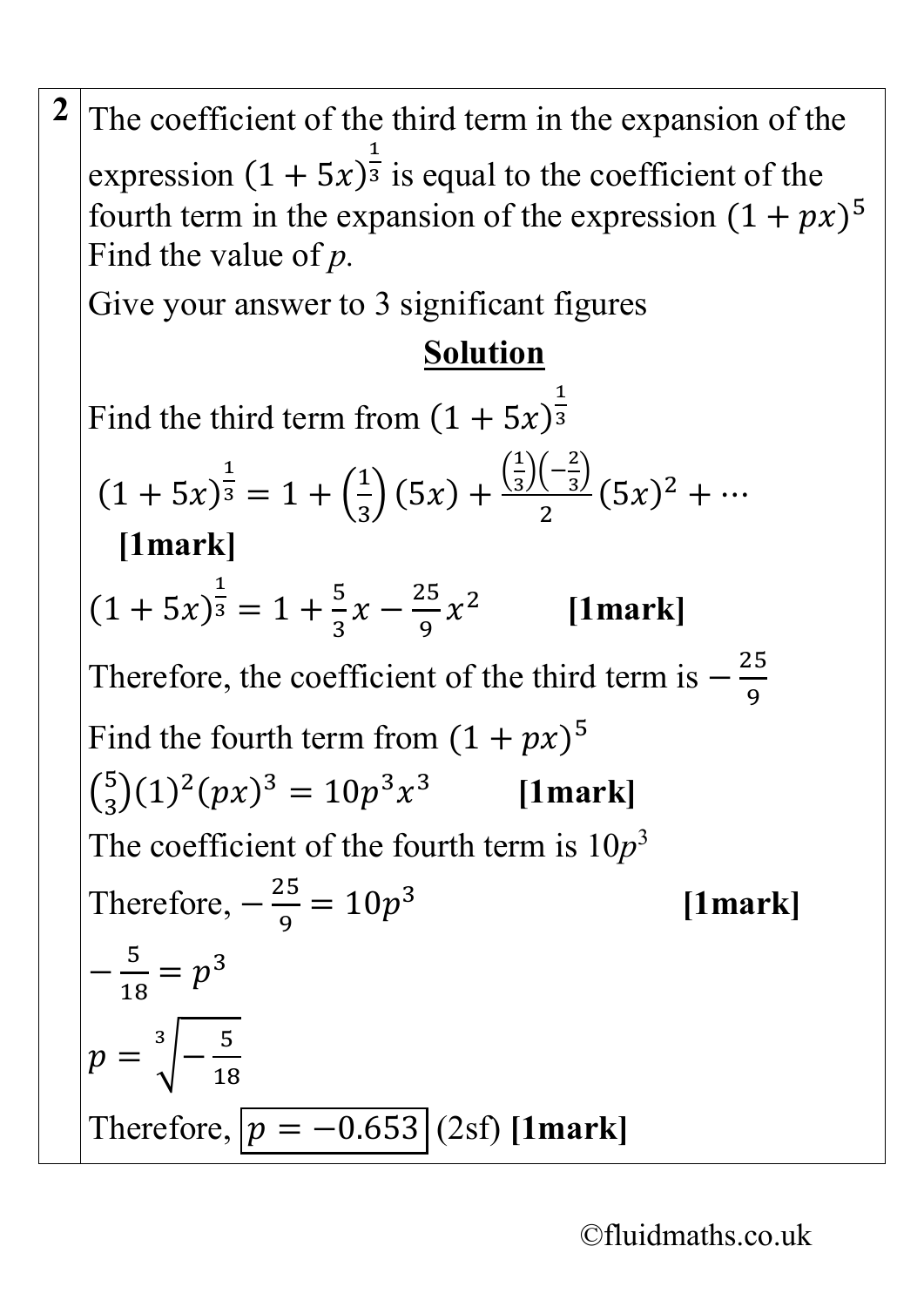3 Expand the expression 
$$
\frac{1}{1+2x}
$$
 up to and including the term  
\nin x<sup>4</sup> and use your expansion to find an approximate  
\nvalue for  $\frac{1}{1.0125}$   
\nSolution  
\n
$$
\frac{1}{1+2x} = 1 + (-1)(2x)
$$
\n+  $\frac{(-1)(-2)}{2}(2x)^2$   
\n+  $\frac{(-1)(-2)(-3)}{6}(2x)^3$   
\n+  $\frac{(-1)(-2)(-3)(-4)}{24}(2x)^4$   
\n= 1 - 2x + 4x<sup>2</sup> - 8x<sup>3</sup> + 16x<sup>4</sup>  
\nComparing  $\frac{1}{1+2x}$  and  $\frac{1}{1.0125}$   
\n2x = 0.0125 therefore, x = 0.00625 [1mark]  
\nSubstitute x = 0.00625 into the expansion  
\n= 1 - 2(0.00625) + 4(0.00625)<sup>2</sup> - 8(0.00625)<sup>3</sup>  
\n+ 16(0.00625)<sup>4</sup>  
\n= 0.9876543254 [1mark]  
\nHence,  $\frac{1}{1.0125} \approx 0.988$  (3sf) [1mark]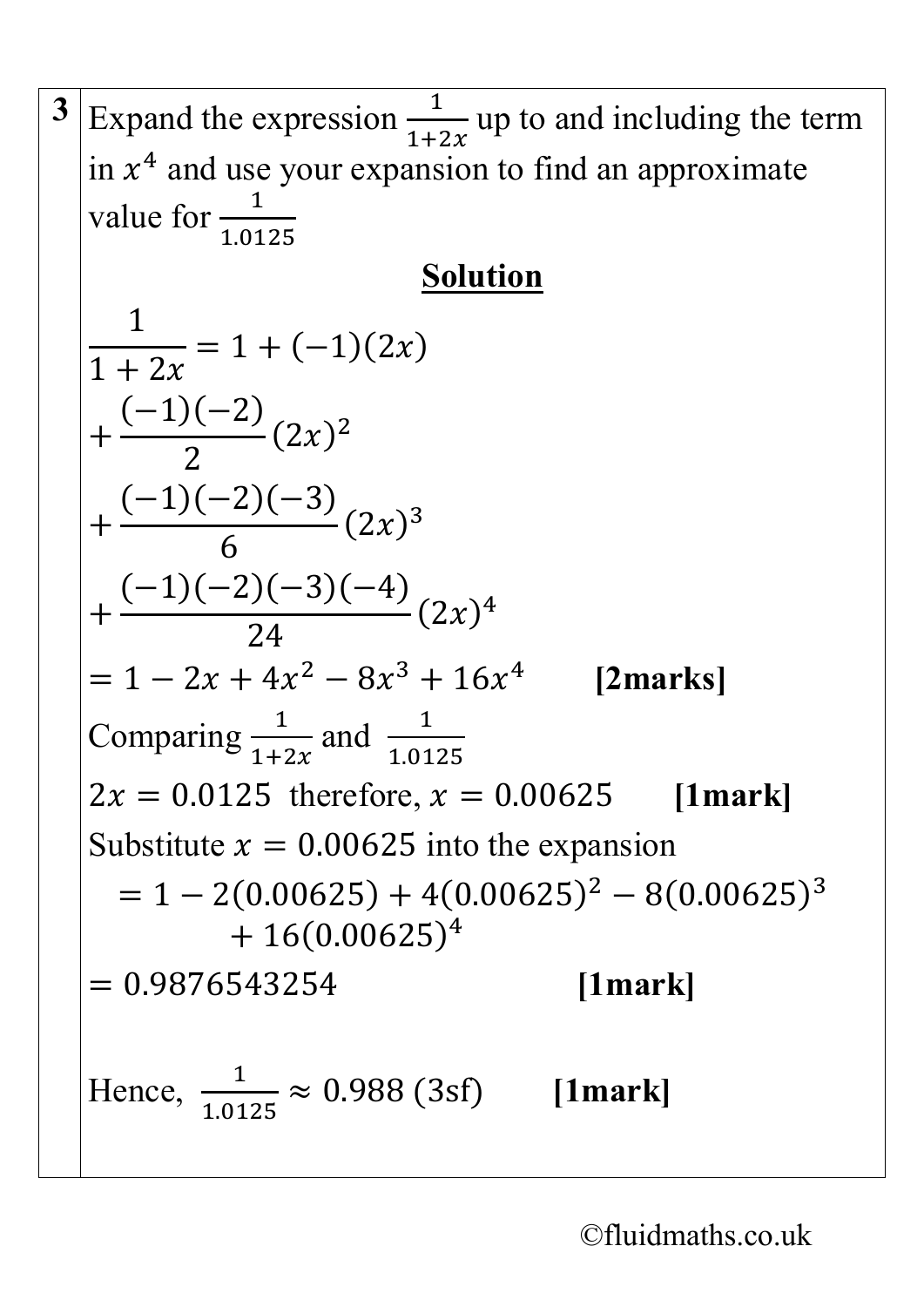4 a)Obtain the first 5 terms in the expansion of the  
\nexpression 
$$
(1 - 16x)^{\frac{1}{4}}
$$
  
\nb) State the validity of your expansion  
\nc)By using the first 3 terms and substituting  $x = \frac{1}{625}$   
\nfind the approximate value of  $\sqrt[4]{609}$   
\na)Find the first 5 terms as follows:  
\n $(1 - 16x)^{\frac{1}{4}}$   
\n $= 1 + (\frac{1}{4})(-16x)$   
\n $+ (\frac{1}{4})(-\frac{3}{4})(-7)(-16x)^{2}$   
\n $+ (\frac{1}{4})(-\frac{3}{4})(-\frac{7}{4})(-16x)^{3}$   
\n $+ (\frac{1}{4})(-\frac{3}{4})(-\frac{7}{4})(-\frac{11}{4})(-16x)^{4}$   
\n $+ (\frac{1}{4})(-\frac{3}{4})(-\frac{7}{4})(-\frac{11}{4})(-16x)^{4}$   
\n $(1 - 16x)^{\frac{1}{4}} = 1 - 4x - 24x^{2} - 224x^{3} - 2464x^{4}$   
\n[3marks]  
\nb) The expansion is valid when  $|16x| < 1$   
\nTherefore,  $|x| < \frac{1}{16}$  [1mark]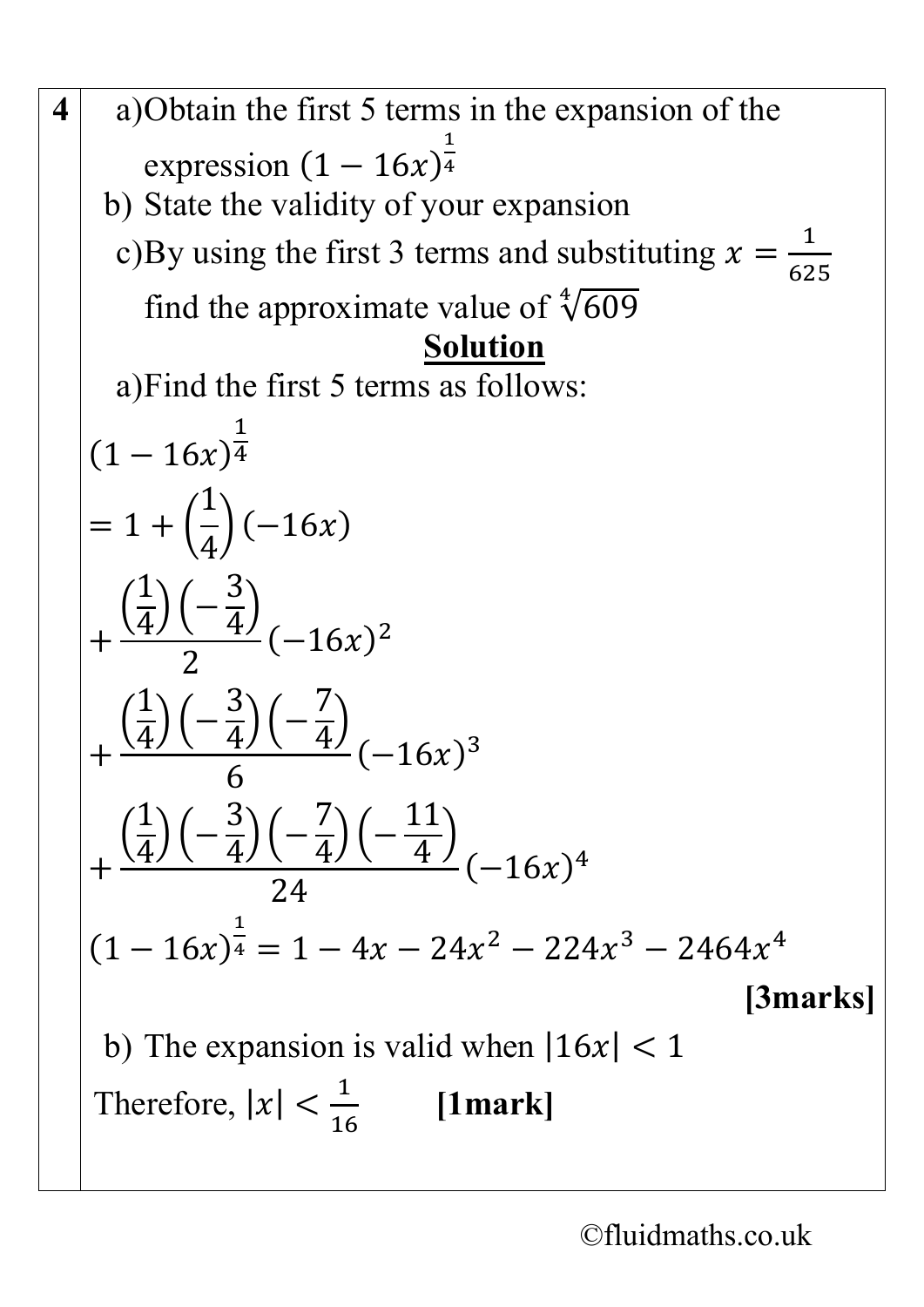c)By using (1 − 16) 1 <sup>4</sup> = 1 − 4 − 24<sup>2</sup> Substitute = 1 625 into the above equation �<sup>1</sup> <sup>−</sup> <sup>16</sup> 625� 1 4 <sup>=</sup> <sup>1</sup> <sup>−</sup> <sup>4</sup> � <sup>1</sup> 625� <sup>−</sup> <sup>24</sup> � <sup>1</sup> 625� 2 **[1mark]** � 625 <sup>625</sup> <sup>−</sup> <sup>16</sup> 625� 1 4 <sup>=</sup> <sup>1</sup> <sup>−</sup> <sup>4</sup> � <sup>1</sup> 625� <sup>−</sup> <sup>24</sup> � <sup>1</sup> 625� 2 � 609 625� 1 4 <sup>=</sup> <sup>1</sup> <sup>−</sup> <sup>4</sup> � <sup>1</sup> 625� <sup>−</sup> <sup>24</sup> � <sup>1</sup> 625� 2 **[1mark]** √609 <sup>4</sup> √625 <sup>4</sup> <sup>=</sup> 0.99353856 **[1mark]** So we have, √609 <sup>4</sup> 5 = 0.99353856 Therefore, √609 <sup>4</sup> = 5 × 0.99353856 = 4.97 (3sf) **[1mark]**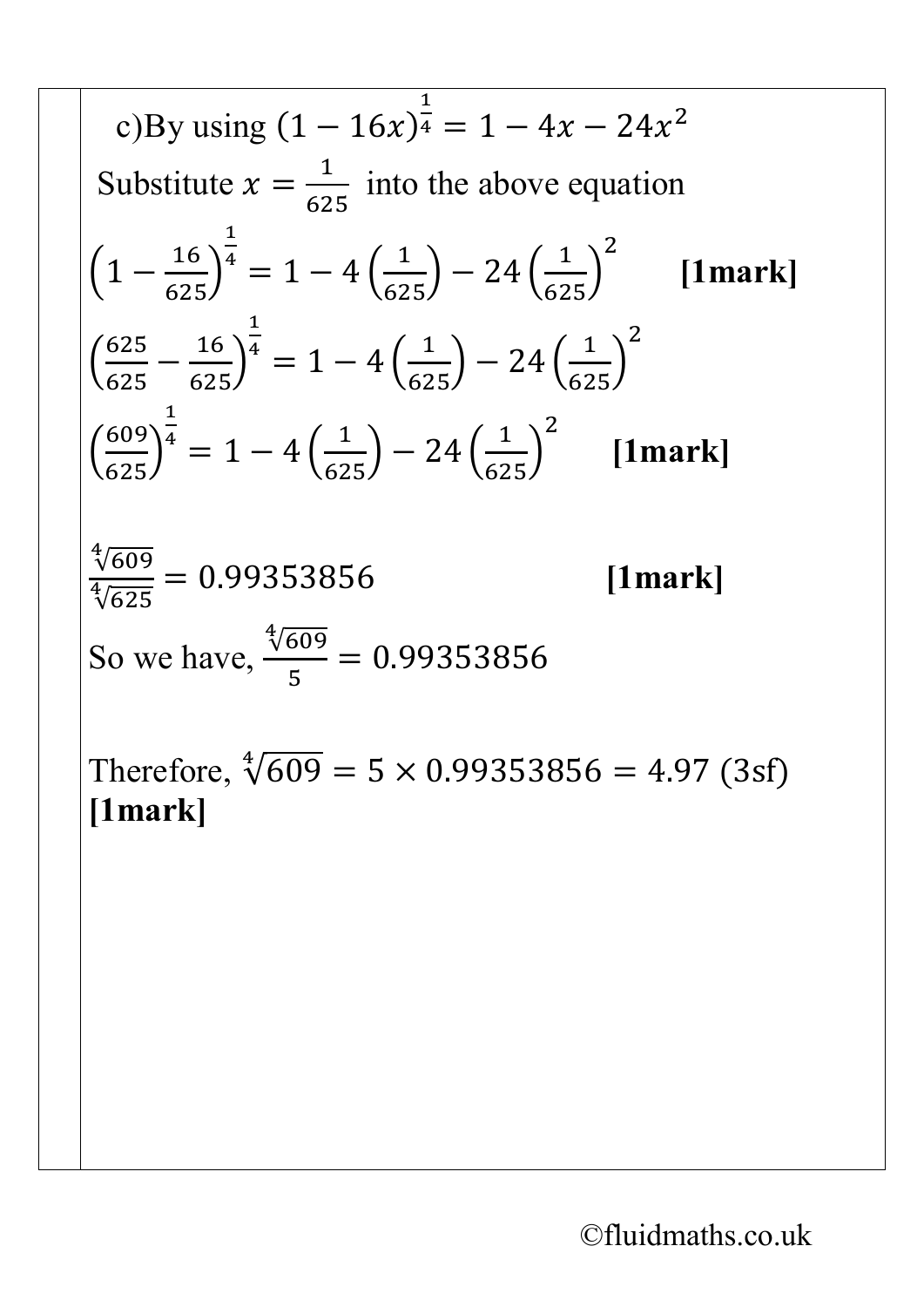**5** Given that  $f(x) = \frac{x-3}{x^2+5x}$  $x^2+5x-6$ a)Express  $f(x)$  as partial fractions b) Hence expand  $f(x)$  up to and including the term in  $x^3$ c)State the validity of the expansion d)Find the equation of a tangent to  $f(x)$  at  $x = -2$ Give your answer in the form  $Ax + By + C = 0$ **Solution** a)  $\frac{x-3}{x^2+5x}$  $x^2+5x-6$ =  $(x-3)$  $(x+6)(x-1)$  $(x-3)$  $(x+6)(x-1)$ =  $\frac{A}{(x+6)} + \frac{B}{(x-6)}$ (−1) **[1mark]**  $(x-3) = A(x-1) + B(x+6)$  [1mark] When  $x = 1$  $(1-3) = A(1-1) + B(1+6)$  $-2 = 7R$  $B = -\frac{2}{7}$ 7 **[1mark]** When  $x = -6$  $(-6 - 3) = A(-6 - 1) + B(-6 + 6)$  $-9 = -7A$  $A=$ 7 9 **[1mark]** Therefore,  $f(x) = \frac{9}{7(x+6)} - \frac{2}{7(x-1)}$  [1mark]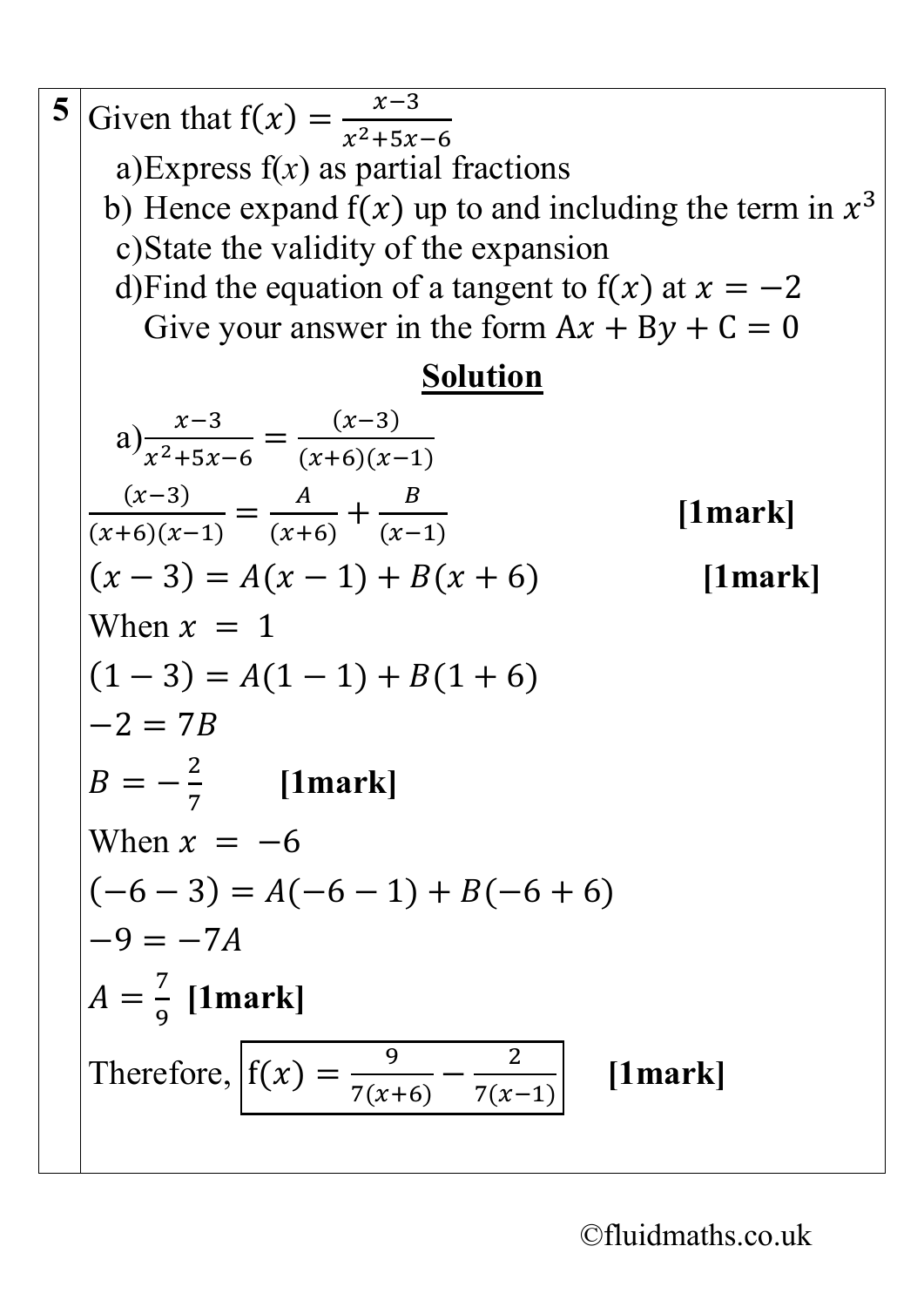b)Expanding f(x):  
\n
$$
\frac{9}{7(x+6)} - \frac{2}{7(x-1)} = \frac{9}{7}(x+6)^{-1} - \frac{2}{7}(x-1)^{-1}
$$
 [1mark]  
\n
$$
= (\frac{9}{7})(6^{-1})(1+\frac{x}{6})^{-1} + (-\frac{2}{7})(-1^{-1})(1+x)^{-1}
$$
\n
$$
= \frac{3}{14}[1-\frac{1}{6}x+\frac{1}{36}x^2-\frac{1}{216}x^3]+\frac{2}{7}[1+x+x^2+x^3]
$$
\n[4marks]  
\n
$$
\frac{9}{7(x+6)} - \frac{2}{7(x-1)}
$$
\n
$$
= [\frac{3}{14} - \frac{1}{28}x+\frac{1}{168}x^2-\frac{1}{1008}x^3]
$$
\n+  $[\frac{2}{7} + \frac{2}{7}x+\frac{2}{7}x^2+\frac{2}{7}x^3]$  [2 Marks]  
\nHence,  $\frac{9}{7(x+6)} - \frac{2}{7(x-1)} = \frac{1}{2} + \frac{1}{4}x+\frac{7}{24}x^2+\frac{41}{144}x^3$   
\n[2marks]  
\nc)|x| < 1 and -6 < x < 6  
\nHence, the range of validity will be -1 < x < 1  
\n[2marks]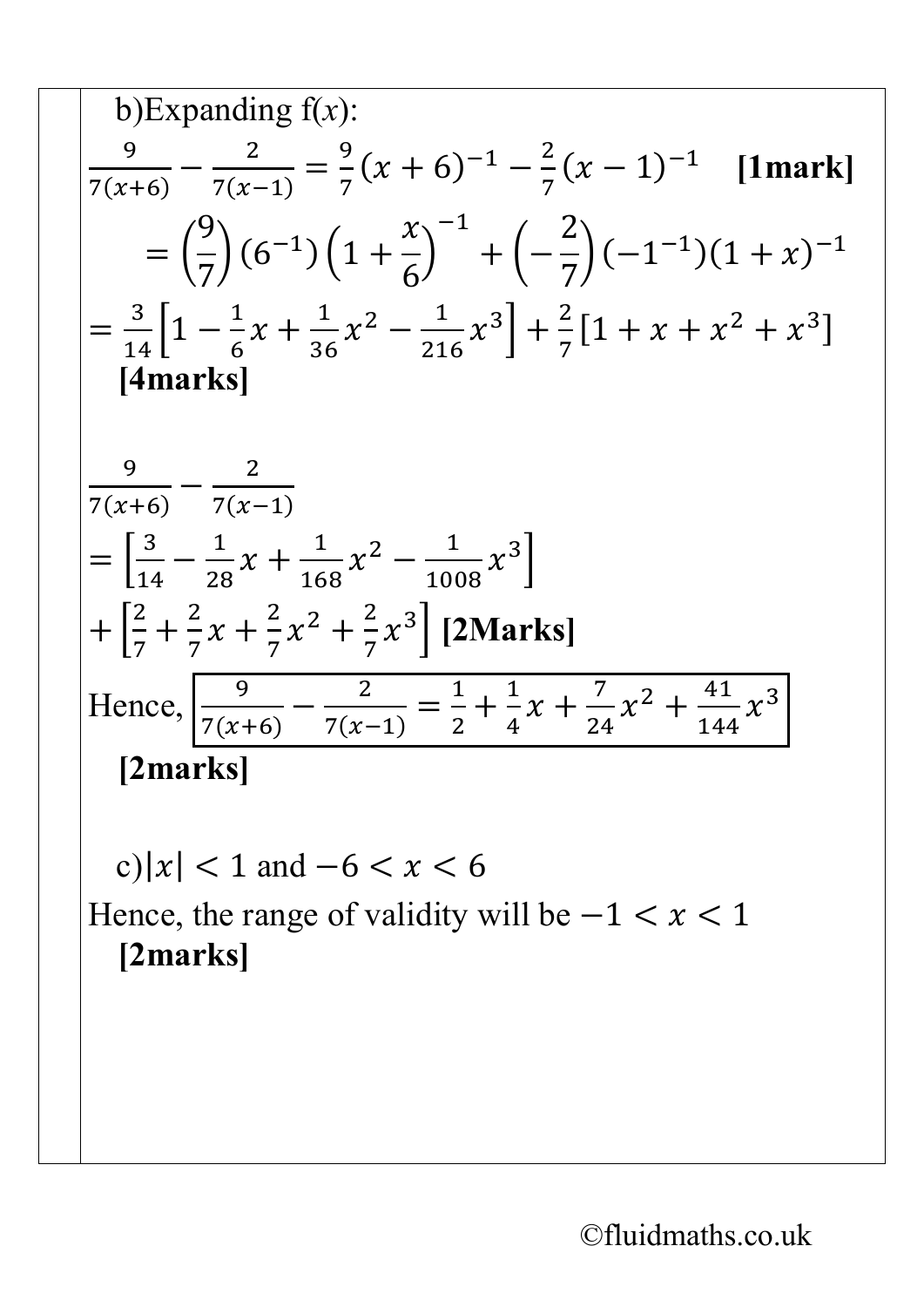d)  $y = f'(x) =$  $\frac{a}{\sqrt{a}}$  $\overline{dx}$  $\overline{\mathsf{I}}$ 2  $+\frac{1}{4}$ 4  $x + \frac{7}{24}$ 24  $x^2 + \frac{41}{144}$ 144  $x^3\Big\}$  $f'(x) =$  $\overline{\mathsf{I}}$ 4  $+\frac{7}{12}$ 12  $x + \frac{41}{48}$ 48 <sup>2</sup> **[2marks]** At  $x = -2$  $f'(-2) =$  $\overline{\mathsf{I}}$ 4  $+\frac{7}{12}(-2)+\frac{41}{48}(-2)^2=\frac{5}{2}$ 2 **[1mark]** The tangent will have the equation,  $y = \frac{5}{2}$ 2  $x + c$ When  $x = -2$  $f(-2) =$  $\frac{9}{7(-2+6)} - \frac{2}{7(-2-1)}$ = 5 12 **[1Mark]** Substitute  $\left(-2, \frac{5}{12}\right)$  into  $y = \frac{5}{2}$ 2  $x + c$ 5 12 =  $\frac{5}{1}$ 2  $x - 2 + c$ 5 12  $=-5 + c$  $c=$ 65 12 **[1mark]** Hence, the equation of the tangent is  $y = \frac{5}{2}$ 2  $x + \frac{65}{12}$  $12y = 60x + 65$  $-30x + 12y - 65 = 0$  [1mark]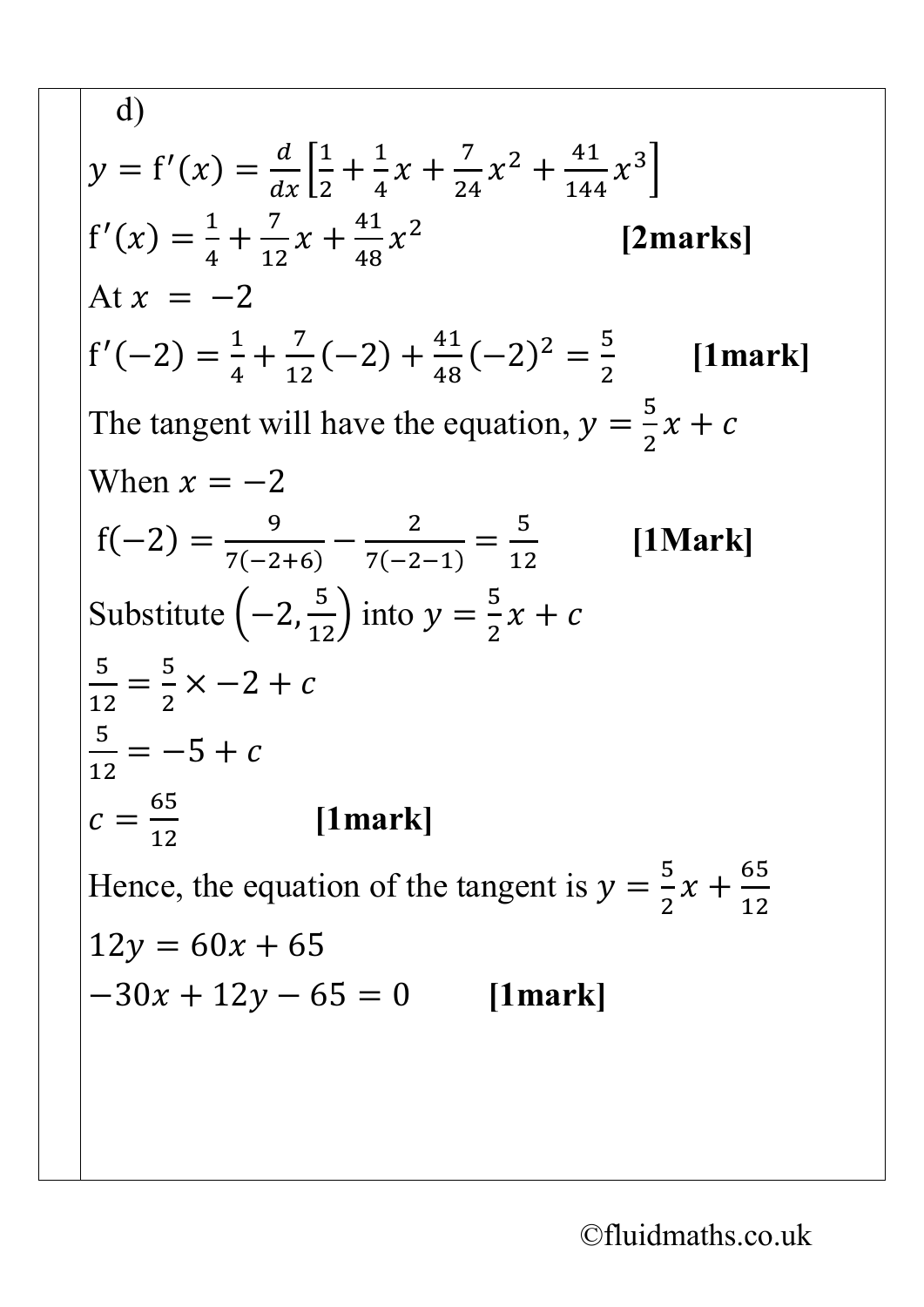| 6 | Given that $f(x) = \frac{x+1}{(x-2)(x+1)^2}$                                                                       |
|---|--------------------------------------------------------------------------------------------------------------------|
|   | a) Expression $f(x)$ as partial fractions                                                                          |
|   | b) If x is small so that $x^4$ and higher powers are<br>ignored, express $f(x)$ in the form $Ax^3 + Bx^2 + Cx + D$ |
|   | <b>Solution</b>                                                                                                    |
|   | a) $\frac{x+1}{(x-2)(x+1)^2} = \frac{A}{(x-2)} + \frac{B}{(x+1)} + \frac{C}{(x+1)^2}$                              |
|   | $[1$ mark]                                                                                                         |
|   | $x + 1 = A(x + 1)^2 + B(x - 2)(x + 1) + C(x - 2)$                                                                  |
|   | $[1$ mark]                                                                                                         |
|   | When $x = -1$ then $C = 0$                                                                                         |
|   | when $x = 2$ then $A = \frac{1}{3}$ [2marks]                                                                       |
|   | Comparing coefficients of $x^2$                                                                                    |
|   | $0 = A + B$                                                                                                        |
|   | So, B = $-A$ Therefore, B = $-\frac{1}{2}$<br>[1mark]                                                              |
|   | Hence, $f(x) = \frac{1}{3(x-2)} - \frac{1}{3(x+1)}$<br>[1mark]                                                     |
|   |                                                                                                                    |
|   |                                                                                                                    |
|   |                                                                                                                    |
|   |                                                                                                                    |
|   |                                                                                                                    |
|   |                                                                                                                    |